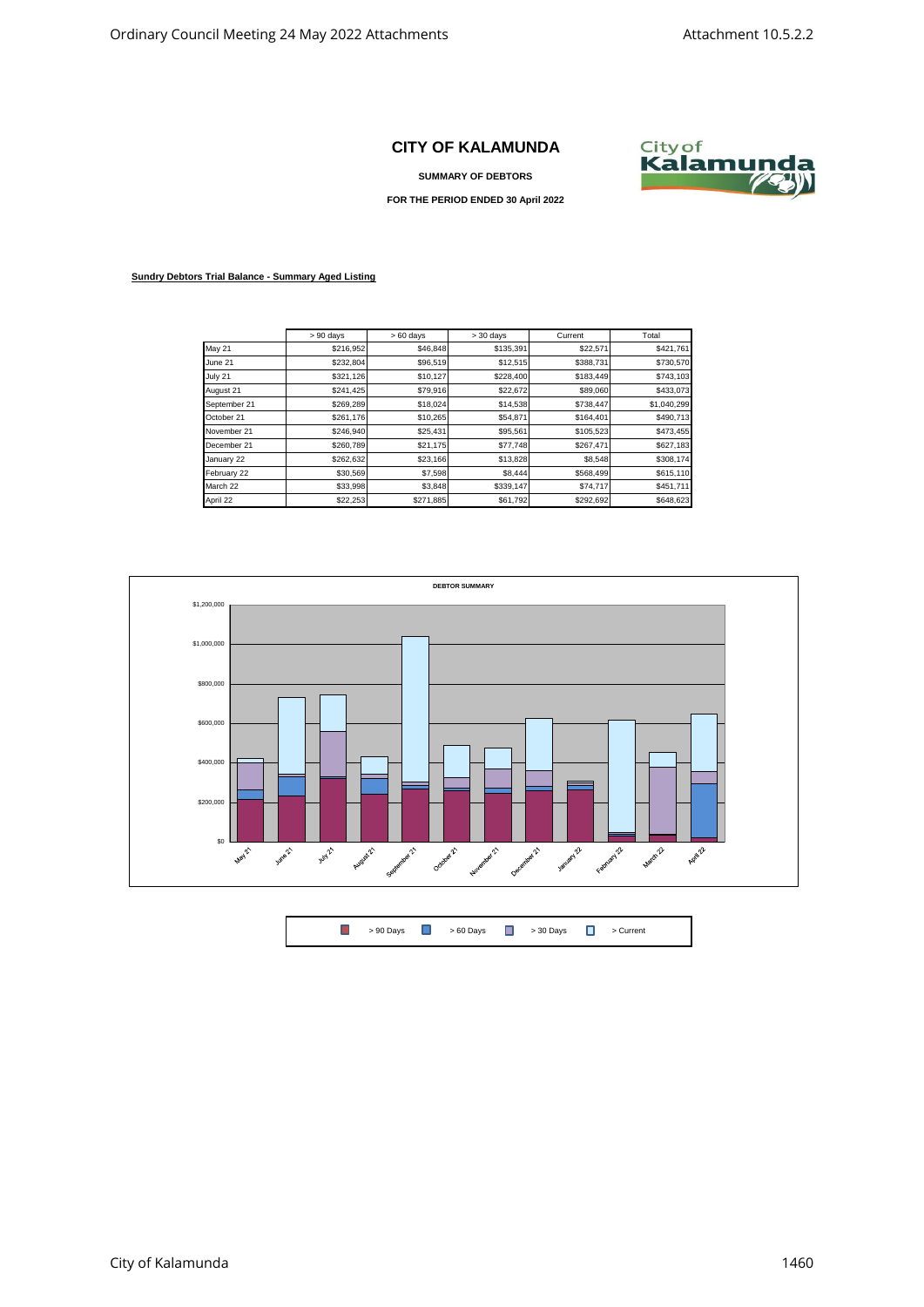| <b>CITY OF KALAMUNDA</b><br><b>SUMMARY OF DEBTORS</b><br>FOR THE PERIOD ENDED 30 April 2022 |                                                                                  |                                                                | Cityof<br><b>Kalamunda</b><br>$\left(\sqrt{2}\right)$            |  |  |
|---------------------------------------------------------------------------------------------|----------------------------------------------------------------------------------|----------------------------------------------------------------|------------------------------------------------------------------|--|--|
| <b>AMOUNT</b>                                                                               | <b>DEBTOR</b>                                                                    | <b>DETAILS</b>                                                 | <b>STATUS</b>                                                    |  |  |
| >90 days                                                                                    |                                                                                  |                                                                |                                                                  |  |  |
|                                                                                             | \$8,272.96 Zig Zag Gymnastics                                                    | Lease Fees                                                     | Paying instalments - cash flow - \$6000 paid in April 2022       |  |  |
|                                                                                             | \$4,950.00 Private Citizen                                                       | Fire-Break - reimbursement                                     | Final payment notice hand delivered - pending debt collection    |  |  |
|                                                                                             | \$2,156.55 Hills District Callisthenics                                          | <b>Hall Hire</b>                                               | Client overlooked account - payment pending                      |  |  |
|                                                                                             | \$6,873.92 90+ Days Debts consisting of amounts under<br>\$6,873.92 \$1,000.00.  | 22 Debtors - average debt \$312.45                             | Statements/copy invoices issued - follow up directly with Debtor |  |  |
|                                                                                             | \$22,253.43 Total Debts 90+ Days                                                 |                                                                |                                                                  |  |  |
| >60 days                                                                                    |                                                                                  |                                                                |                                                                  |  |  |
|                                                                                             | \$216,600.00 El Dujmovic Pty Ltd                                                 | <b>Developer Contribution</b>                                  | Reminder invoice emailed / Planning Dept followed up.            |  |  |
|                                                                                             | \$29,089.69 Department of Education                                              | Kalamunda Performing Arts Centre<br>shared usage reimbursement | Statement issued                                                 |  |  |
|                                                                                             | \$21,171.54 Municipal Workcare                                                   | <b>Workers Compensation Claims</b>                             | Part payment received on 08/04/2022                              |  |  |
|                                                                                             | \$3,197.92 Zig Zag Gymnastics                                                    | Lease Fee                                                      | Statement issued - as above                                      |  |  |
|                                                                                             | $$1,826.24$ 60+ Days Debts consisting of amounts under<br>\$1,826.24 \$1,000.00. | 5 Debtors - average debt \$365.25                              | Statement and copy invoice issued                                |  |  |
|                                                                                             | \$271,885.39 Total Debts 60+ Days                                                |                                                                |                                                                  |  |  |